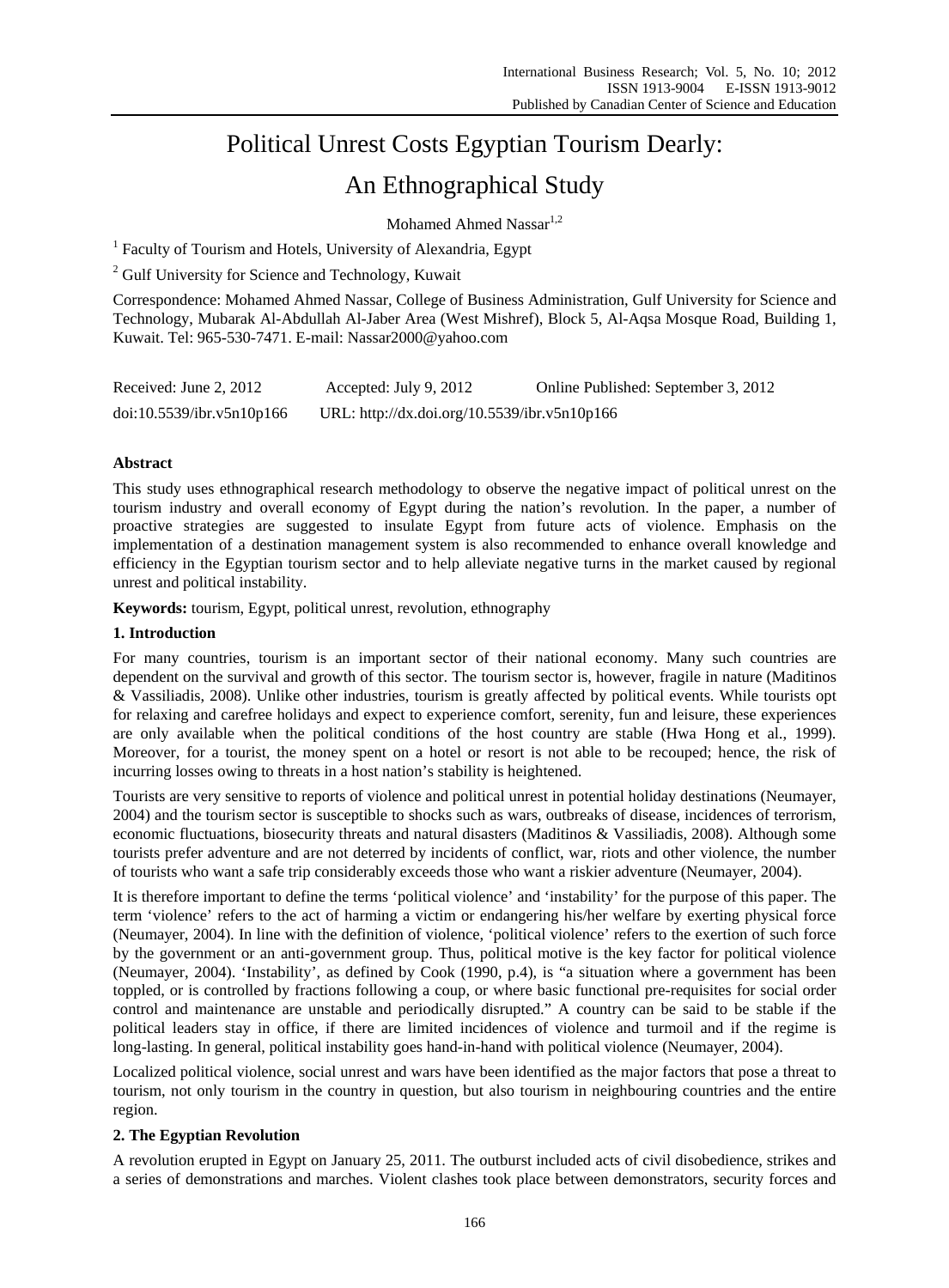supporters of President Hosni Mubarak in Cairo, Alexandria and in other cities in Egypt.

Many countries, including the US, UK and Japan, issued travel warnings and evacuated their citizens from Egypt. Even multinational corporations began evacuating their expatriate workers (CNN, 2011).

Egypt's Central Agency for Public Mobilization and Statistics, in an official one-week evaluation dating from January 28, 2011 to February 5, 2011 revealed that the manufacturing, food, construction and tourist sectors had been significantly affected by the recent revolution in Egypt (Yousef, 2011). This evaluation reported that the manufacturing sector lost \$620 million, which is approximately 0.7 percent of Egypt's annual GDP. The greatest loss was incurred in the food industry, in which prices fell by 20 percent. The loss was estimated to be \$128 million in the construction sector (Yousef, 2011).

An important point to remember is that the Egyptian Revolution was politically rather than economically motivated. However, a consequence of the revolution could be the significant upturn in economic benefits for Egypt if the uprising leads to a middle-class oriented political system that is much more open and democratic. The financial markets in Egypt could flourish and more equitable and rapid development could follow (Roe, 2011).

An integral component of the desired level of economic recovery is Egypt's status in terms of Business Risk Analysis (BRA). BRA is an indicator of a country or region's chances of providing sound options for investors. In Business Monitor International, an established online information source informing of the latest economic and political risks around the world (Roe, 2011), a marked improvement was noted in the BRA rating for Egypt in August, 2011 compared to the rating for February, 2011, shortly after President Mubarak had resigned.

While some believe that the revolution has ended, the tourism industry, similarly for other sectors of the economy, is still facing major troubles. Because investors are not willing to invest and banks are refusing credit and loans, everyone is forced to wait for the economy to start moving before they resume their standard activities (Soueif, 2011).

While crisis has been part of Egypt for some time, it has recovered from past crises fairly well. For example, in 1997 when 58 tourists and four Egyptians were killed in Luxor temple, tourism temporarily declined but rose again within a few months (Florian, 2011). While many analysts are hopeful that the tourism industry will pick up its usual pace soon, there are those who fear a strong decline (Florian, 2011).

When former President Hosni Mubarak, the central figure of the civil unrest, resigned from his position as president on February 11, 2011, the pyramids in Giza as well as the temples in Luxor and Aswan were reopened for tourists (Bly, 2011). For the sake of security, many museums (including the Egyptian Museum) were closed, resulting in loss of income. It has been reported that looters stole precious items from museums during the unrest (Bly, 2011).

## **3. Assessing Political Risk and Instability**

Political risk refers to the possibility that a politically motivated event may affect an investment in such a way that those who have supplied funds for projects would incur losses to their initial investment or would gain fewer profits compared with their initial expectations. Political risk can be seen from two prespectives. (Hwa Hong et al., 1999). The first definition refers to the case when a government imposes policies that interfere with matters concerning an investment. This can include such actions as the limitation of business transactions or implementation of price ceilings on certain commodities or services. The second definition refers to the case when certain politically motivated events in the state directly affect businesses.

Tourism in the 21<sup>st</sup> century is not affected by economics alone as it is also affected by the complicated realm of globalized politics. Tourism has become a commodity of capitalism that sells peace, tranquillity, fun and comfort. As a result, it has evolved into an investment with many complexities and travel risks include many political scenarios. Travelling no longer guarantees a carefree experience. A travel itinerary can now include the risk of encountering political turmoil and possible violence. Political risks can be best analyzed from the praxis ontology perspective, as this is practical, less confusing and can be clearly visualized. Quantifying the political risks involved in travelling is based on one's country of destination.

While tourism is highly vulnerable to wars and political instability it is most susceptible to terrorism (Alsarayreh, Jawabreh & Helalat, 2010). Political conflicts among nations may promote the oppression of one country over another. That is, if the conflict does not sufficiently deter tourists to travel to combating countries, a country's leader may impose travel bans on the warring country. This is a further potential factor influencing thereductionin the numbers of potential tourists and consequently a decrease in GDP.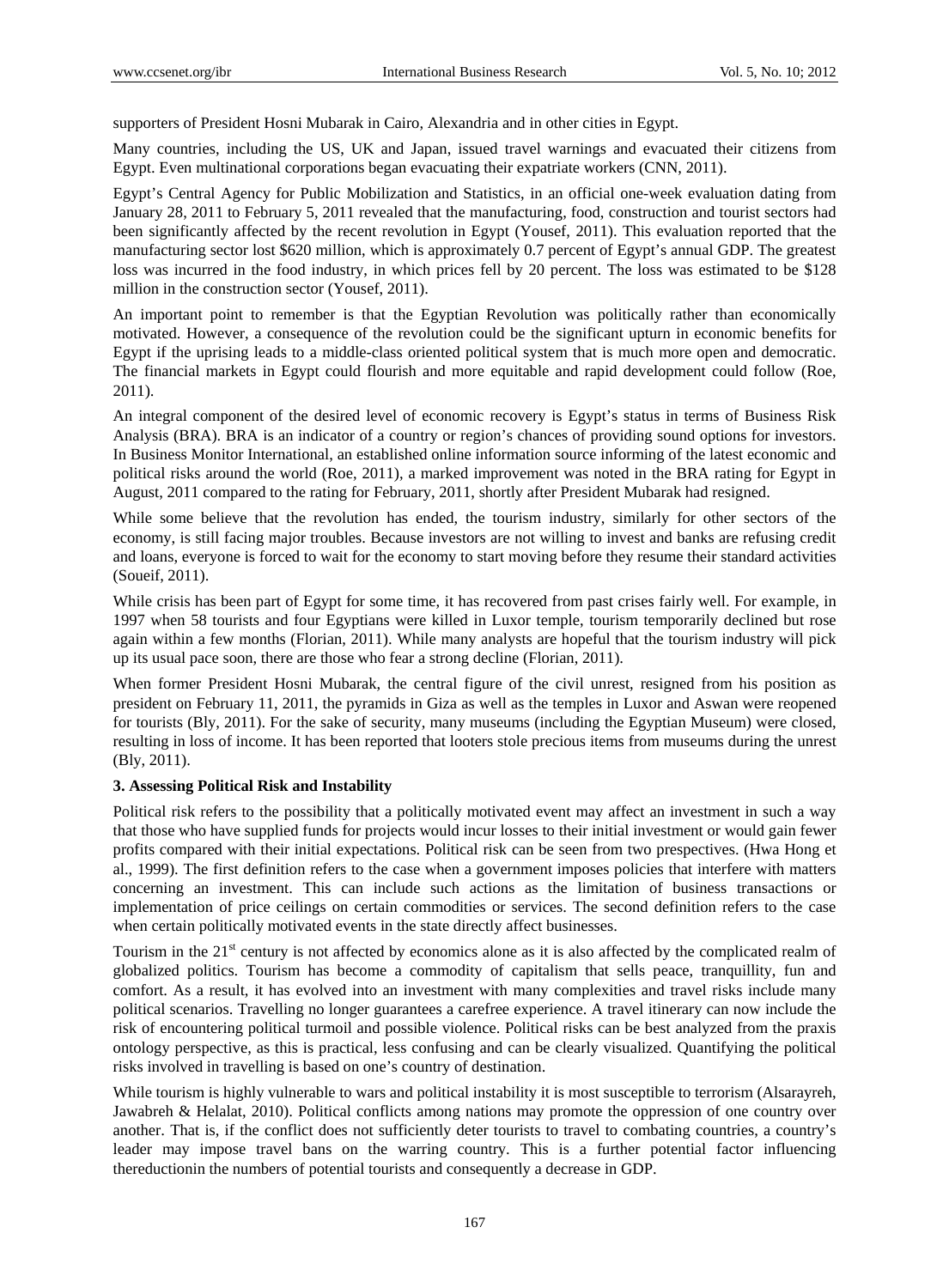According to Sonmez and Graefe (1998), tourism is a primary economic driver to a country's overall economy. However, with the threat of political instability in the form of terrorism, tourism has come face-to-face with its ultimate nemesis. Shifts in tourist activities in reaction to the threats of terrorism have seriously scarred the industry. In 1985, the World Tourism Organization (WTO) blamed terrorism as the major culprit in the loss of \$105 billion tourism receipts. Sonmez and Graefe (1998) deduced that tourism is encapsulated inside capitalism. Hence, terrorism often occurs in countries where there are many tourist destinations.

Terrorism has a very low probability of occurrence, but its risks are extremely high (Sonmez & Graefe, 1998). To some countries, tourism is a major earning industry and many country's GDPs are highly dependent on tourism. The WTO predicts that 1.5 billion tourists will visit foreign destinations by 2020, but with the threat of terrorism lurking, this favourable opportunity will be lost. While terrorism obviously has economic implications for any nation, it has four major effects from an economic perspective, one of which is the negative effect on the tourism industry (Abadie & Gardeazabal, 2008). The political risks resulting from terrorist activities have been summarized and analyzed by complicated and highly jargonized economics models. Abadie and Gardeazabal (2008) used the AK Endogenous Model to illustrate the effects of terrorism in a country by using it as a stochastic Poisson process that destroys a country's capital stock.

## **4. Methods and Data Collection**

A triangulation case study was considered appropriate for this study for many reasons. A case study is a valuable methodological approach to research. Its distinctive characteristics make it appropriate for many types of investigations. Triangulation can be used with data, investigations, theories and even methodologies (Tellis, 1997). It comprises the protocols that can be used to ensure accuracy and alternative explanations (Stake, 1995).

The need for triangulation arises from the ethical mandate to confirm the validity of the processes of data collection as it tests the consistency of findings obtained by using different instruments. In a case study, triangulation increases the chances to control, or at least assess, some of the threats or multiple causes influencing the results. Stake (1995) and Yin (1984) identified six sources of evidence in case studies: documents, archival records, interviews, direct observations, physical artefacts and participant observations.

## *4.1 Systematic Review*

The systematic review method, which is a tool for conducting a robust review of the secondary literature, was used in this study. A secondary literature review is an essential methodological step in establishing the researcher's knowledge from existing social, economic and political research (World Bank, 2007). The secondary data used to draft the context of this study was derived from multiple sources including document reviews, archival records and direct observations. After compiling a list of topics to be investigated, we reviewed the existing literature – including journal publications, newspaper articles, documents, websites, statistical reports and archival records (blogs, diaries, charts and personal records) – in order to collect the relevant information. Documents were selected based on their relevance to the issues under investigation and a process of ongoing reading was then pursued to summarize the information and provide answers required to give meaning to the study. This followed Yin's (2003) recommendation to develop a list of topics to be investigated within the study, which in turn provides a holistic account of the subject under investigation.

## *4.2 Ethnographical Research*

Ethnography is an in-depth research methodological approach (Gummesson, 2003). It originates from the fields of anthropology and sociology (Genzuk, 2003). According to Fielding (1993), ethnographical research entails the study of behaviour in its natural setting (real life). This involves field work, observation and note taking. This research used direct observation as a research method.

Observation is a method of gathering data, documenting and analysing through observing people, physical objects, events, processes, behaviours, actions and interactions that actually occur (World Bank, 2007). Observation could be as simple as casual data collection activities to measure and record behaviours. This technique is useful for providing additional information about the topic being studied (Glesne & Peshkin, 1992).

Direct observations were used to validate the collected secondary data and were valuable tools applied to natural settings (Lincoln & Guba, 1985). Glesne and Peshkin (1992) recommended that researchers need to be as unobtrusive as wallpaper. In line with this, the researcher participated in the study as a "participant observer," providing a viewpoint from within the case. Three field visits to Egypt, one of which was to Tahrir Square, were conducted during the case study. These visits helped the researcher gain a deeper understanding of the events occurring and provided evidence of many of the issues raised.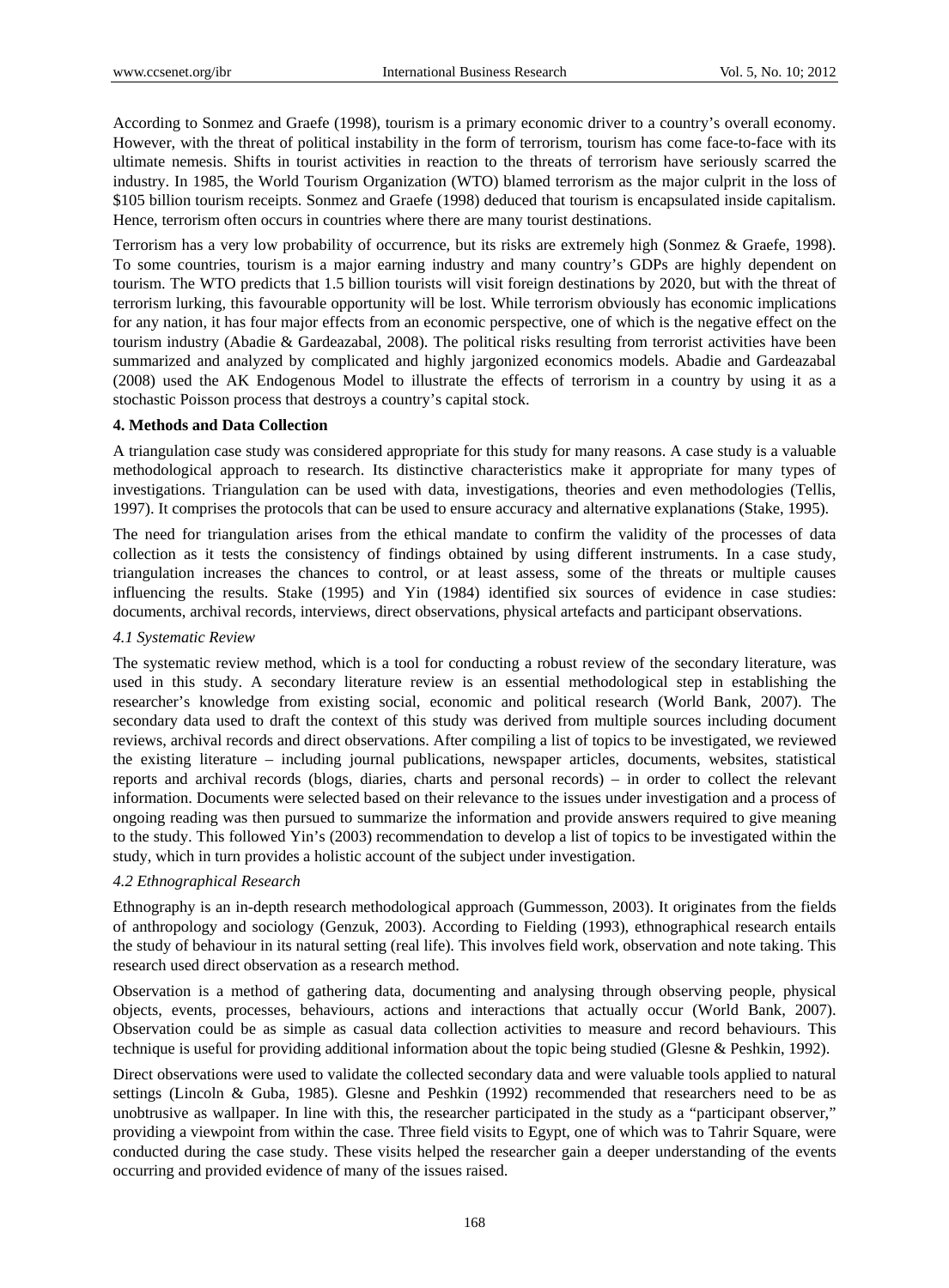## **5. Results and Discussion**

## *5.1 Secondary Research Data: Political Unrest and Instability*

Economic theory predicts that tourists consume multiple goods and services at the country of their destination. In times of political violence, tourists almost universally choose another destination, even if the chances of being affected or physically hurt are minimal (Lancaster, 1971). For this reason, the travel and tourism sector of Egypt was expected to be affected by the revolution that began in January 2011.

Foreign nationals were immediately evacuated and airports became overcrowded. This left Egyptian authorities with the responsibility of arranging tents outside airports and providing stranded travellers with food and accommodation at no cost (eTurboNews, 2011). While most countries were discouraging their citizens from travelling to Egypt, the UK only cautioned its citizens to avoid large cities.

Historically, the tourism industry is one of the largest sources of foreign revenue for Egypt and its tourism sector earned \$12 billion in 2010 (Yousef, 2011). Approximately 12 percent of Egypt's workforce is employed in the tourism sector (Dziadosz, 2009). Recent statistics suggest that more than 11 percent of the country's Gross Domestic Product (GDP) is earned by the tourism sector, while the sector employs 2.5 million workers (eTurboNews, 2011). In the 1980s, Egypt hosted one million tourists and generated revenue of more than \$300 million. By 2000, the number of tourists had risen to 5.5 million with receipts topping \$4.5 billion (Weeks & Hetherington, 2006). It has also been estimated that more than 12.8 million tourists visited Egypt in 2008 and the estimated revenue was \$11 billion. A more recent report suggests that Egypt had 15 million tourists and earned estimated revenue of \$12 billion in 2010 (Florian, 2011). These high numbers, however, dropped radically when the revolution was launched in late January, 2011.

The WTO estimated that 14.1 million international tourists travelled to Egypt in 2010, contributing \$12.5 billion (WTO, 2011). However, this dropped by 45.3 percent in the first three months of 2011 because of the local unrest (Bly, 2011). The Egyptian Tourist Authority in New York reported that by the end of March 2011, US trips cancelled to Egypt could amount to a loss of \$50 million (Bly, 2011).

The revolution has also had a deep impact on Egypt's overall economy. Shahin and Zreik (2011) estimated that the travel and leisure industry faced a 54 percent decline in terms of revenue, a 100 percent effect on its operations and a 23 percent reduction in its prices.

The revolution caused reductions and cancellations in travel, hotel and cruise bookings (eTurboNews, 2011), resulting in an estimated loss of \$1 billion with an estimated one million tourists leaving the country for safety (eTurboNews, 2011). Another report suggested that in the last week of January, approximately 210 million tourists left Egypt, leading to a \$178 million reduction in tourist spending (Yousef, 2011).

In an official evaluation it was suggested that most tourists planning to travel to Egypt cancelled their February bookings (Yousef, 2011). Reports have suggested that the national economy has lost more than \$3.1 billion from tourism because of the revolution (Florian, 2011). The tourism sector incurred an estimated loss of \$825 million because of booking cancellations alone in February (Yousef, 2011).

Fleets were discontinued, while a severe reduction was seen in the number of Nile cruise ship bookings and foreign embassies scrambled to evacuate their nationalized citizens (eTurboNews, 2011). Occupancy rates declined considerably in hotels, especially along the Red Sea where, according to the Egyptian Hotel Association, occupancy rates dropped from 75 percent to 11 percent during the first days of the revolution.

New packages are still not being offered, while packages booked before the revolution have been postponed or cancelled (Florian, 2011). The chairman and CEO of Online Media Egypt said that in order to attract customers, hotels have dramatically reduced their prices (eTurboNews, 2011). Owing to the unrest, hotel construction projects in the Red Sea were halted temporarily due to supply and worker shortages.

## *5.2 Primary Research: Results from Direct Observation and Field Visits*

The Egyptian Revolution has played a significant role in the steep decline in the nation's tourism industry. Several factors related to the unsettling political unrest, alarming increase in violent crimes and dramatic decrease in police presence has led to an unstable economy and has left tourists wondering if a visit to the nation's great attractions is worth the risk to their own personal safety. As a result, formerly popular tourist destinations have seen a devastating drop in the number of visitors and several tourist shops and restaurants have been forced out of business. Airlines and lodging cancellations, as well as the lack of new business in these areas, have made hospitality employees redundant and even forced the closure of many travel agencies. International media hype regarding protests and crime have proven to further intensify the fears felt by those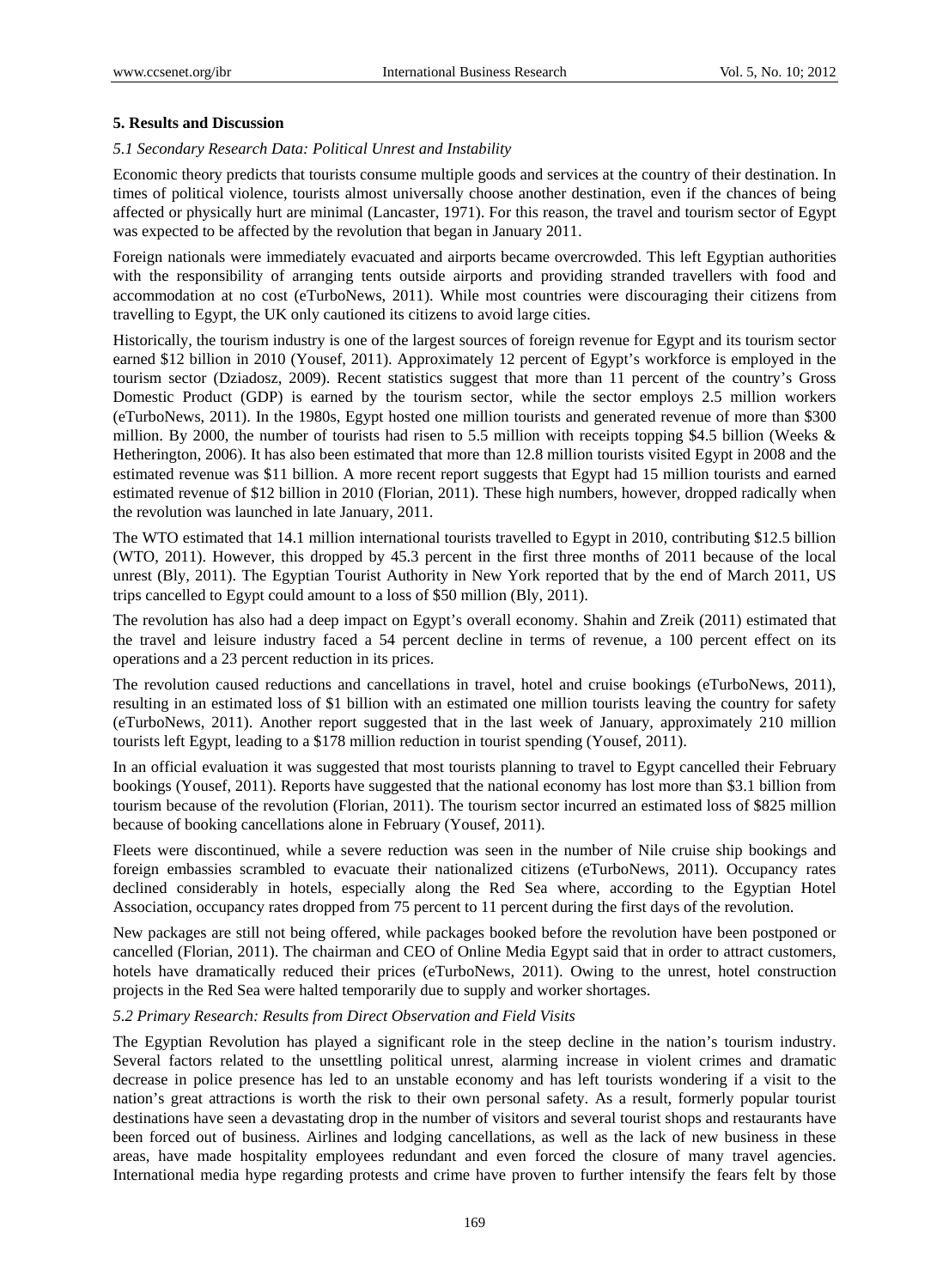considering travel to Egypt, thus exacerbating the decline in tourism. The initial impact of cancellations and closings now combined with the safety concerns that have been heightened by the mass media deterring new visitors, has led to a dramatic and devastating decline in Egypt's tourism.

#### *Tourist attractions deserted; No tourists in sight*

In a nation rich with historical sites and wonders of the world, the lack of tourist activity resulting from the revolution is impossible to overlook. Popular attractions formerly crowded with tourists from around the world are essentially deserted and the millions of people depending on the income from these tourists felt the impact almost immediately. Souvenir shop owners and vendors along the base of the Great Pyramid and near King Tut's tomb who had once seen hundreds of tourists a day now only see a few tourists patronizing their shops. Unfortunately, these few customers have not been sufficient to keep these shop owners and vendors in business and many have been forced to close. While most of the attractions themselves have remained open for business, their attendance numbers have reduced by millions from previous years.

#### *Flights and lodging reservations cancelled; Travel agencies struggled to survive*

Consumed with fears surrounding the political unrest associated with the revolution, most tourists have cancelled their plans to visit Egypt. Countless international airlines have cancelled flights to Egypt and a significant number of travellers have cancelled their lodging reservations. Cancelled business and the lack of new business have forced travel agencies in the nation to suffer extreme financial hardships and most have been forced to close. Downsizing and closings in the industry have left thousands of Egyptians unemployed in businesses that were thriving prior to the revolution.

#### *Restaurants and financial institutions closed*

The steep decline in tourist activity in the nation has also impacted the business of several other related sectors. Restaurants that previously relied on the business of travellers have been forced to shut their doors as the rising food costs in the nation and steadily declining stream of customers has left restaurant owners with no other choice.

Banks in Egypt have also been forced to close, but for a significantly different reason. With the withdrawal of police forces from the streets of the nation and an increase in crime, bank owners no longer feel safe operating their businesses. As a result, most financial institutions have shut their doors. Over time, several banks have reopened, but only after the initial fear that stemmed from the unrest of the revolution had subsided.

#### *Public outrage and acts of violence increased as police presence decreased*

Many day-long mass demonstrations protesting against military rule and other injustices in the revolution have added to the fears of potential tourists. The political unrest and protests have led to several acts of violence, criminal activities and attacks on public and private properties. During the revolution, the numbers of police officers patrolling the streets have decreased by tens of thousands after their failed attempts to disperse peaceful protesters with tear gas and guns. Shortly after these attempts, several police stations were set on fire by protesters. Security across the nation quickly collapsed at this point and citizens began to illegally acquire firearms in order to protect themselves. Some police returned to work in the latter days of this traumatic uprising, but they have not been able to put an end to the security issues that plague the citizens and provoke fear in potential tourists. Security in the nation has continued to deteriorate while the streets show a steady increase in the amount of unlicensed guns for sale and in the manifestation of mob behaviour. With the reduced numbers of police, many of Egypt's citizens have been forced to resort to self-defence. With an unorganized, understaffed police force and a strongly armed, angry public sector, the current state of affairs in Egypt has continued to invoke fear in potential tourists who are opting to stay clear of the unrest to avoid these safety risks and concerns.

#### *Media hype intensified the revolution's impact on tourism*

Local and international mass media outlets have significantly contributed to the issues faced by Egypt's tourism industry by exaggerating the circumstances surrounding the revolution and the current state of affairs in the nation. The news about the region has primarily focused on the unstable political situation, mass demonstrations, acts of violence and lack of sufficient police protection. Understandably, this information has only served to increase fears and elevate safety concerns for those considering travel to the nation.

#### **6. Proactive Steps to Boost the Tourism Industry in Egypt**

As previously identified, Egypt experienced a dramatic decrease in tourist activity and tourism revenue immediately before and after the early days of the nation's 2011 revolution. Neumayer (2004) stated that tourist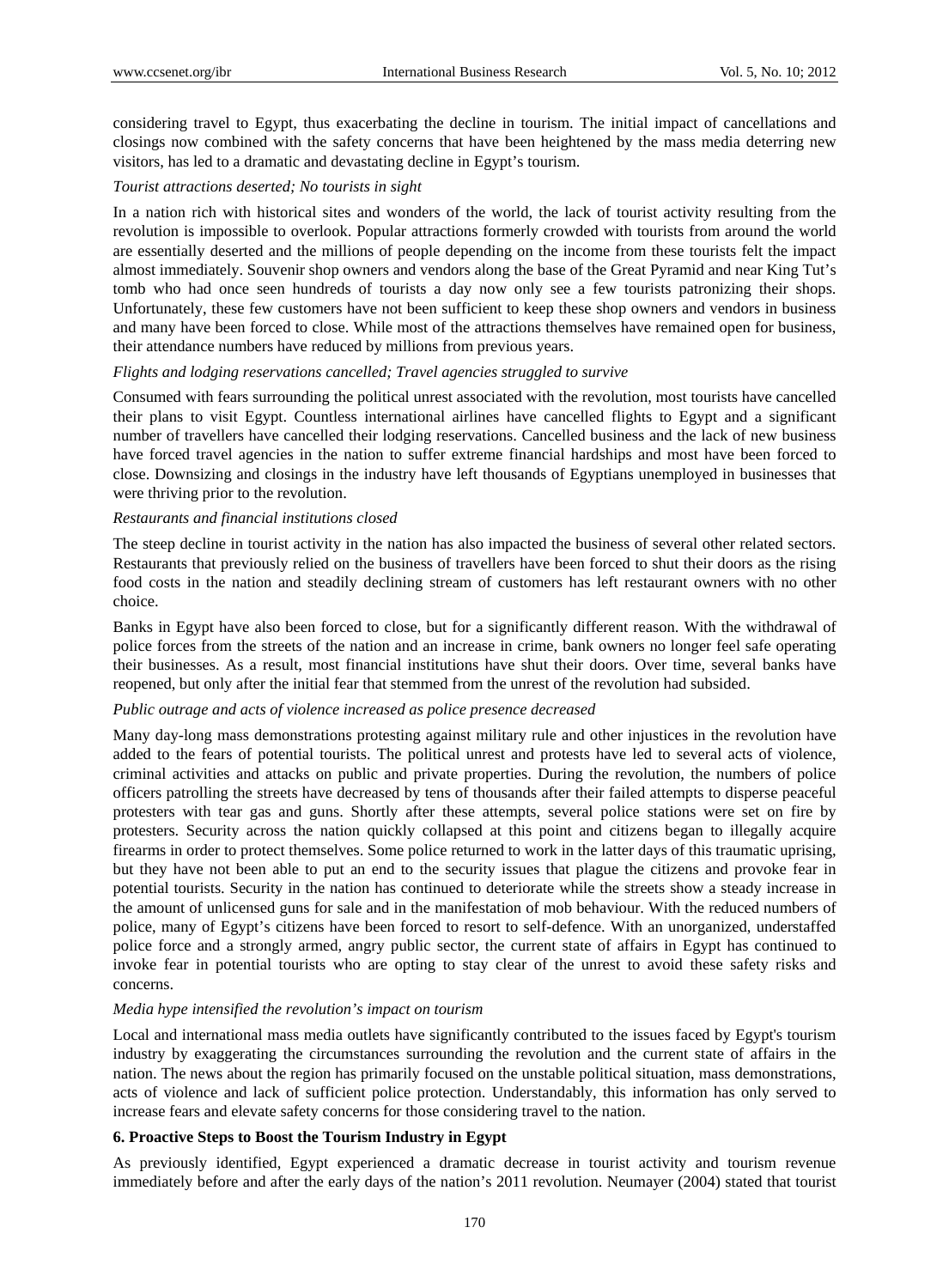arrivals are negatively impacted whenever politically motivated violent events, human rights violations, or other conflicts occur. He also added that, as a whole, fewer tourists travel to autocratic nations than democratic regimes, regardless of current political scenarios in the country. Among the various reasons tourists choose one destination above all others is the motivation to avoid travel anxiety caused by sociocultural risks and the fear of terrorism. Decisions to travel internationally are determined by travel anxiety levels and the level of perceived safety (Reisinger & Mavando, 2005).

However, a holistic approach to crisis management and proactive pre-crisis planning could not only restore new levels of safety to an area of potential violence, but could also protect and rebuild the image of safety by re-establishing the area's business functionality and attractiveness, aiding in the restoration of local travel and assisting those in the tourism industry in their economic recovery (Sonmez et al., 1999). Although only the Egyptian government has the information required to develop the specific action items for the recommendations presented here, it is evident that these issues must be addressed immediately in order to restore the tourism industry and stabilize the nation's economy.

Jarvis (2008) proposed a pragmatic model of "praxis-driven ontology" to analyze political risks. The model suggests that the establishment of a tourism venture, along with its business strategic plan, can be carefully drafted. For instance, in-depth knowledge of the country's political stability and civil unrest, which are classified as major risk drivers, can provide an idea of the risks in store for any tourism investment (Jarvis, 2008).

In addition to establishing a tourism crisis management task force and partnering with law enforcement officials, the government should draft a current crisis management plan and develop a crisis management guidebook (Sonmez et al., 1999). Only high-ranking officials in Egyptian tourism agencies are qualified to make these important decisions; however, there is a plethora of samples online, including several articles and academic research, from which they may gather relevant information and establish a foundation for their own plan and guidebook.

Economies that depend heavily on the tourism sector are always concerned with the impact of crises and disasters and therefore must develop strategies that can successfully protect the industry (Maditinos & Vassiliadis, 2008). The early recovery of the tourism sector is not only necessary for the tourism sector itself, but is also necessary for the state of the entire economy. The longer it takes for tourism to recover, the longer it will take for the economy to recover in terms of foreign currency, GDP, inflation and employment.

A full recovery plan comprised of a partnership between the public and private sectors needs to be developed. Tourism sector analysts and experts could be invited to share their views on the steps that should be taken to restore Egyptian tourism to its original state. Policymakers would also be useful assets in the development of recovery strategies.

The Egyptian government could convince foreign embassies in Egypt that the political situation is gradually improving and offer extra protection to foreigners. Once this is established, tourists will likely return to Egypt and thus enable the tourism sector to experience early recovery.

Tourism companies could increase their promotion of diversified tourism packages both at home and abroad. They could also offer new and attractive packages at relatively lower prices to entice additional tourists. One of the major tourism attractions in Egypt is its historical and archaeological sites, the popularity of which has grown steadily in the past and is likely to continue to grow in the future. For example, the Nile cruise is an attractive and popular tourism attraction. Tourism along the Nile River and marine tourism, including diving activities along the coast of the Red Sea, symbolise the attractiveness of Egyptian tourism to foreigners (Rady, 2002). One of the major advantages that Egypt has is that its historical tourist attractions are not only unique, but are also located a significant distance from other similar sights elsewhere (Rady, 2002). Even though many tour operators have ceased their activities, tourism should not stop (Soueif, 2011). Hotels and airlines remain active and it is a simple task to book a ticket or search for hotels online. In addition, airlines and hotels are offering attractive deals to travellers (Soueif, 2011).

In this era of virtual communication, it is easy to share information from one place to another. With the aid of the internet and other digital applications, the government and private organizations could try to promote tourism online. Articles, reviews, or opinions from recent tourists could be published in online social media platforms such as Facebook or Twitter.

A new form of tourism could be initiated that would not require the use of tour operators. Tourists could be encouraged to experience more independent travel adventures where they would make their own choices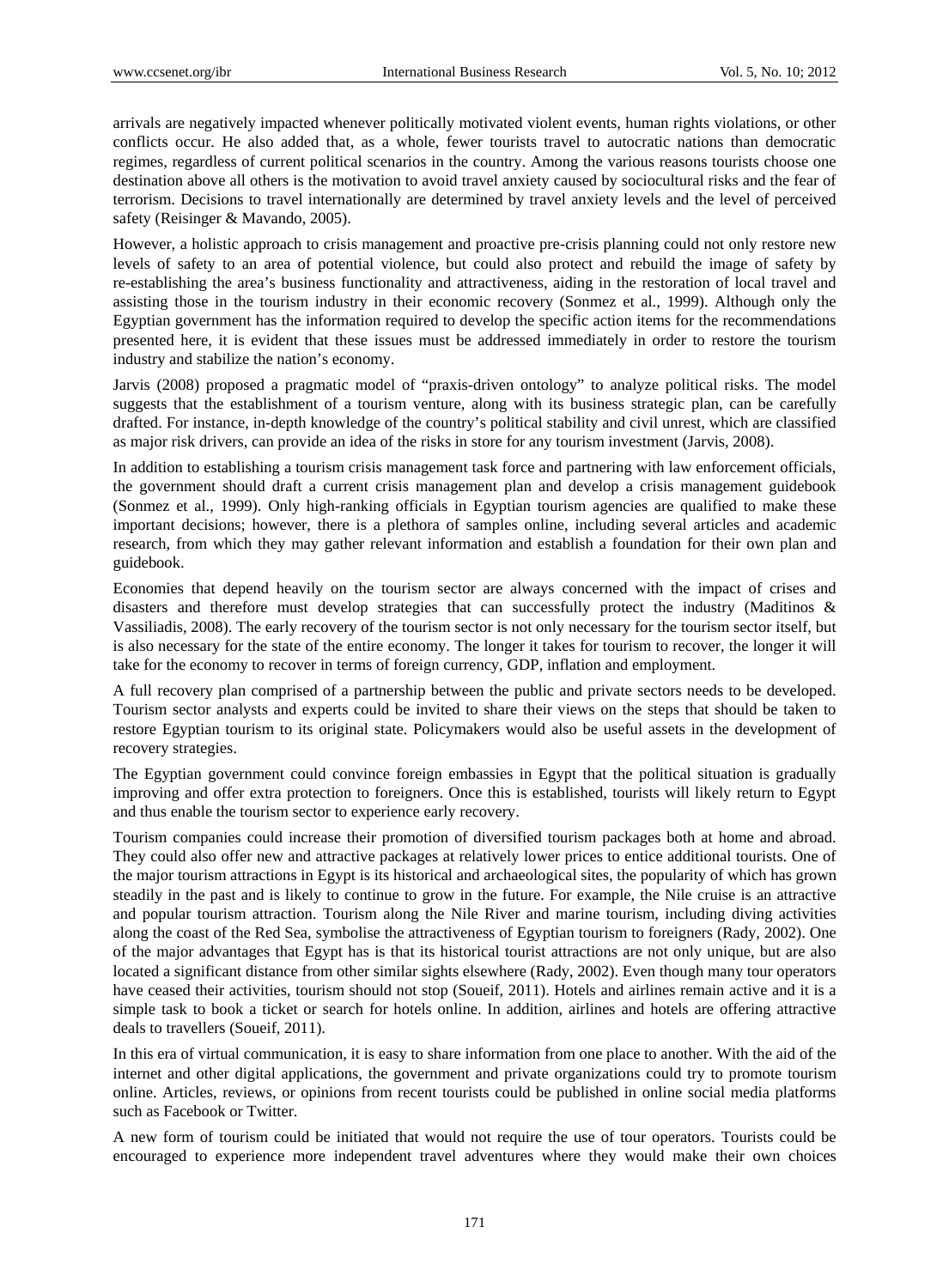regarding restaurants, taxis, shops and other attractions. Meanwhile, Egyptian locals could still provide any goods or services tourists require during their visit (Soueif, 2011).

Furthermore, it seems that there is a need for an effective destination management system in Egypt. As tourism is a core component of the Egyptian economy, the country should invest in further establishing this sector. Promoting tourism in any country is always a key strategy for increasing the influx of tourists. There is no doubt that a destination management system is required to better manage the tourist experience in Egypt.

Several steps are involved in establishing a destination management system for the tourism industry. Ritchie and Ritchie (2002) designed a detailed framework for a destination management system in the Alberta province in Canada that provides a comprehensive method for establishing the relationship between different phases of tourism marketing development. The framework they provided includes the following three key steps:

- *Information Needs Assessment* Research and data gathering tools are developed and implemented to review, assess, prioritize and define the needs of the tourism industry.
- *Inventory of Information Sources* Relevant data and information related to different tourism destinations is compiled.
- *Specification of Key Research Tasks* Current situation is tracked, travel motivators are measured, competitive marketing intelligence is gathered, new opportunities are recognized, industry satisfaction is monitored and return on investment is measured.

Another important component for a destination management system is its scope for development; however, this is not possible if other crucial aspects are not considered. Cooper (2006) identified "Knowledge Management" as an important indicator of successful destination management systems. Knowledge management refers to the update of information in stages two and three of the model provided by Ritchie and Ritchie (2002). The management of the most relevant and up-to-date information can then provide the grounds for updating the destination management system according to the current needs (Rimmington & Kozak, 1999).

Although the Egyptian government faces many challenges in overcoming the problems posed by the revolution, with careful and thoughtful implementation of the recommendations presented here, there is also an undeniable potential to reinvigorate the tourism industry and the economy as a whole. The government must first gather the relevant information, perform a thorough analysis and establish a tourism crisis management team to evaluate the data and implement a recovery plan. By making significant efforts to solidify the nation's image as a safe destination and market new promotions to entice visitors with savings and incentives, Egypt can begin to experience a boost in tourism. After taking the time to develop an effective destination management system, Egypt could be well on its way to economic recovery. Only the nation's officials have the intimate knowledge required to develop the specific details of these recovery plans, but it is certain that swift, effective implementation of these recommendations is needed in order to ensure that Egypt's tourism industry can once again be profitable.

#### **7. Conclusion**

The negative impact of the Egyptian Revolution on the tourism industry and overall economy of the nation is overwhelmingly clear. The effects have extended significantly beyond the original airline and lodging cancellations that transpired around the time of the initial uprising. Tourists have been avoiding Egypt due to their fears regarding the instability, heightened crime rates and lack of adequate police protection as broadcasted by most of the major international media services. In a nation that has relied on a steady, significant income from a tourism industry that once flourished, the revolution has been devastating to the nation's economy. The impact on the economy has been felt by all of the citizens in the country, many of whom have found themselves unemployed. There is no denying that the Egyptian Revolution has played a significant role in the nation's faltering tourism industry. In order for the country to recover from the tragic results, must strive to strengthen and increase police protection and reduce the crime and unstable environment that has prevented international tourists from considering Egypt as a safe destination for their travels.

Although political instability and unrest in Egypt currently has a strong, negative impact on the nation's tourism industry, this situation does not need to persist. Egypt's tourist attractions are so interwoven with history and archaeological significance, it is unlikely that foreign visitors will continue to resist them, provided they will eventually be able to visit Egypt and experience a safe environment.

While Egypt's tourism sector critically relies on tourists, it also plays a considerable role in national and international politics. If Egypt can provide a safe environment for visitors, increasingly more foreigners will want to visit the country. This would not only strengthen the relationship between the tourists' home countries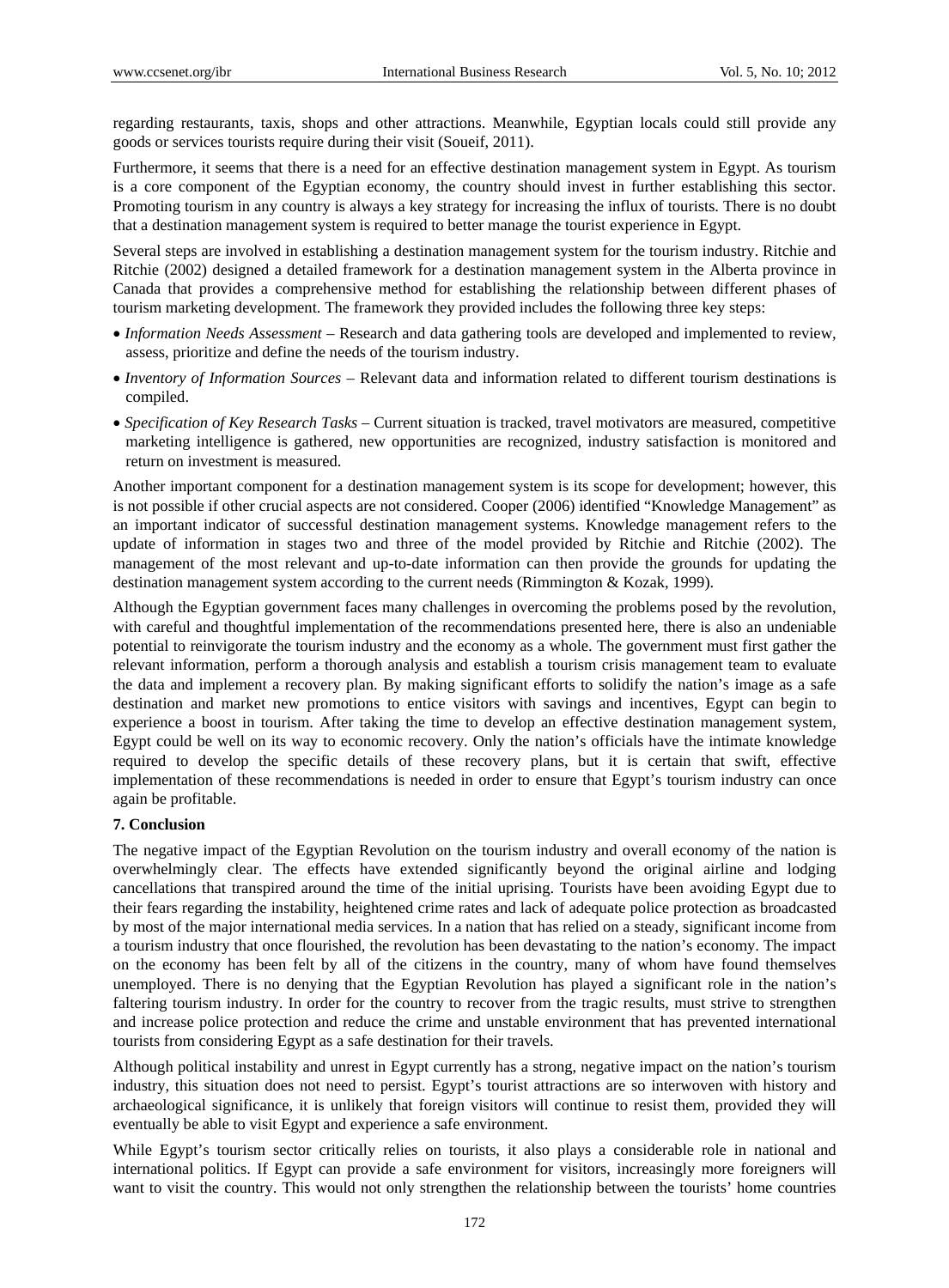and Egypt, but could financially enhance businesses in Egypt that will be the recipients of money spent by tourists.

Political stability and peace are key components for both local and international tourism. Tourism plays an important role in international relations because it involves the flow of foreigners from one country to another. Agreements between nations can lead to promotion and activation of tourism.

However, the most important factors are the promotion of safety for tourists and convincing those tourists that they will be travelling in an area free of all anxiety. While this may not be an easy task, it is achievable.

In this paper, suggestions have been made of many ways in which the Egyptian government could be proactive and help defray political unrest in the future. This is the ideal time to collect critical data to make informed choices about the best avenues to follow in protecting tourists and the Egyptian people. The major recommendations can be summarised as: 1) establishing a tourism crisis management task force; 2) partnering with law enforcement officials; 3) drafting a current crisis management plan; and 4) developing a crisis management guidebook.

#### **References**

- Abadie, A., & Gardeazabal, J. (2008). Terrorism and the world economy. *European Economic Review, 52*(1), 1-27. http://dx.doi.org/10.1016/j.euroecorev.2007.08.005
- Alsarayreh, M., Jawabreh, O., & Helalat, M. (2010). The influence of terrorism on international tourism activities. *European Journal of Social Sciences, 13*(1), 145-60.
- Bly, L. (2011). Unrest in Egypt leaves tourism in ruins. *USA Today,* Retrieved from http://www.usatoday.com/printedition/news/20110215/1aegypttourism15\_st.art.htm
- CNN. (2011, Month Day). *Foreign* governments, businesses begin evacuations from Egypt. *CNN*.Retrieved from http://articles.cnn.com/2011-01-30/world/egypt.evacuations\_1\_nile-river-cruise-boat-charter-flights-luxor?\_ s=PM:WORLD
- Cook, W. (1990). The effect of terrorism on executives' willingness to travel internationally. (Unpublished doctoral dissertation). The City University of New York, New York.
- Cooper, S. (2006). Knowledge management and tourism. *Annals of Tourism Research, 33*(1), 47-64. http://dx.doi.org/10.1016/j.annals.2005.04.005
- Dziadosz, A. (2009). *Egypt tourism numbers to fall less than feared*. Retrieved from http://af.reuters.com/article/investingNews/idAFJOE59J0PG20091020?sp=true
- eTurboNews. (2011). *Hospitality and tourism industry recovery: Egypt tourism expected to recover fast.*  Retrieved from: http://www.eturbonews.com/20976/egypt-tourism-expected-recover-fast
- Fielding, N. (1993). Ethnography. In N. Gilbert (Ed.), *Researching social life*. London: Sage Publications.
- Florian, J. (2011) *Protests deal heavy blow to Egypt's tourism sector*. Retrieved from http://www.ameinfo.com/255857.html.
- Genzuk, M. (2003). *A synthesis of ethnographic research*. University of Southern California: Center of Multilingual research.
- Glesne, C., & Peshkin, A. (1992). *Becoming qualitative researchers*. New York: Longman.
- Gummesson, E. (2003). All research is interpretive. *Journal of Business and Industrial Marketing, 18*(6/7), 482-492. http://dx.doi.org/10.1108/08858620310492365
- Hwa Hong, J., Jones, P., & Song, H. (1999). *Political risk and foreign investment decision on international hotel companies*. The companies of the companies of the companies of the companies of the companies of the companies of the companies of the companies of the companies of the companies of the companies of the companies of the c

http://www.hotelonline.com/Trends/PanAmerProceedingsMay99/PolRiskInvestHotels.html

- Jarvis, D. (2008). Conceptualizing, analyzing and measuring political risk: The evolution of theory andmethod. *Lee Kuan Yew School of Public Policy Research Paper,* No. LKYSPP08-004. Retrieved from http://ssrn.com/abstract=1162541
- Lancaster, K. (1971). *Consumer demand: A new approach*. New York: Columbia University Press.
- Lincoln, Y., & Guba, E. (1985). *Naturalistic inquiry*. Thousand Oaks, CA: Sage Publications.
- Maditinos, Z., & Vassiliadi, C. (2008). Crises and disasters in tourism industry: happen locally, affect globally. *MIBES Conference 2008.* Technological Institute of Larissa. School of Business and Economics.